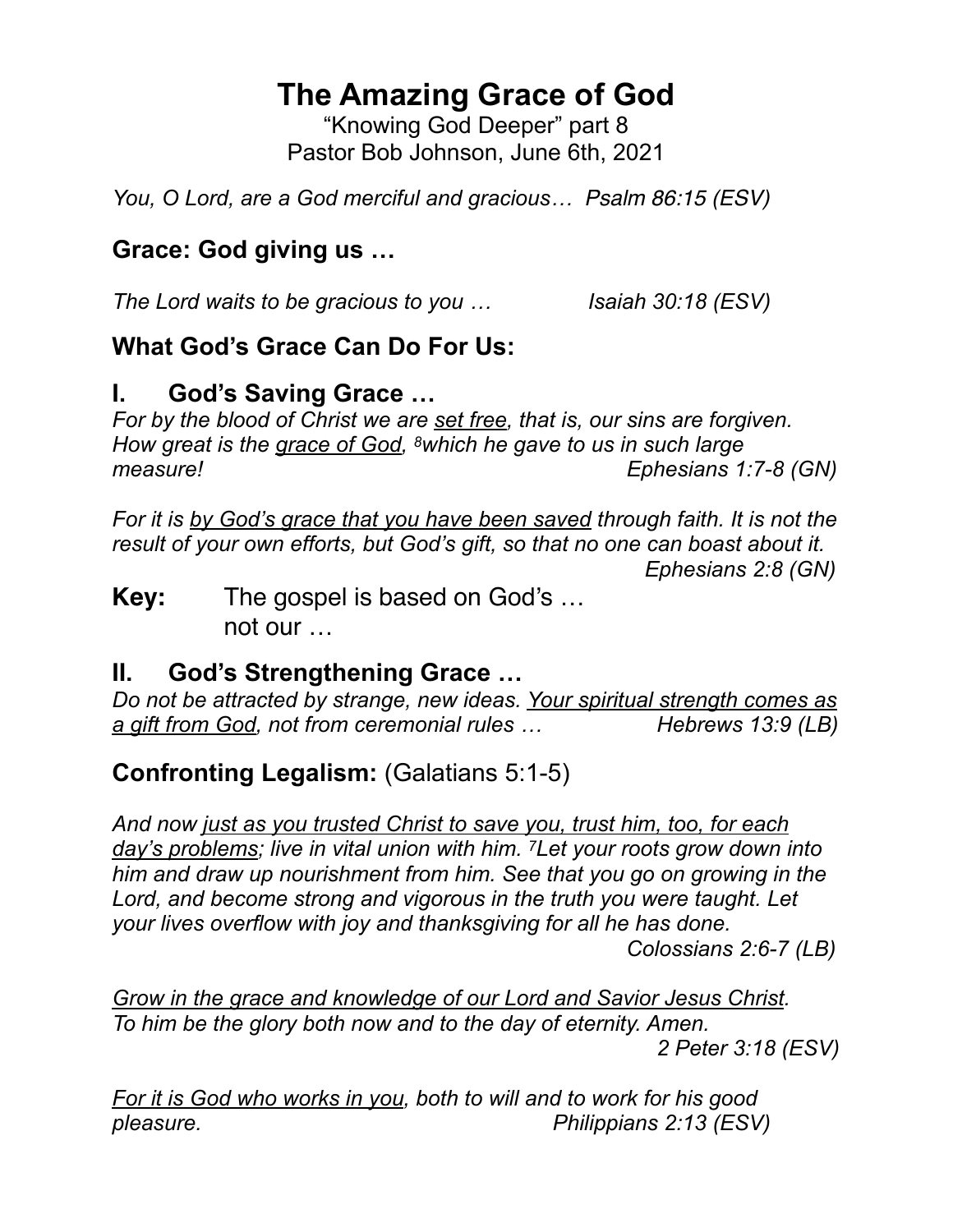### **III. God's Sustaining Grace …**

*(God says) "My grace is all you need, for my power is greatest when you are weak." 2 Corinthians 12:9 (GN)*

*Let us have confidence, then, and approach God's throne, where there is grace. There we will receive mercy and find grace to help us just when we need it.* All the manufacture of the Hebrews 4:16 (GN)

*Guard against turning back from the grace of God. Let no one become like a bitter plant that grows up and causes many troubles with its poison.* The *Hebrews 12:15 (GN)* 

#### **Receiving God's Grace requires …**

*"God opposes the proud, but gives grace to the humble." James 4:6 (ESV)*

*God is able to make all grace abound to you, so that in all things at all times, having all that you need, you will abound in every good work. 2 Corinthians 9:8 (NIV)*

#### **So … What can we do with God's grace:**

#### **1. Be G …**

*… because of the surpassing grace of God upon you. Thanks be to God for his inexpressible gift! 2 Corinthians 9:14-15 (ESV)*

#### **2. Be G …**

#### **- See …**

*A person's wisdom yields patience; it is to one's glory to overlook an offense. Proverbs 19:11 (NIV)*

#### **- Serve …**

*As each has received a gift, use it to serve one another, as good stewards of God's varied grace … 1 Peter 4:10 (ESV)*

#### **- Share …**

*… if only I may finish my course and the ministry that I received from the Lord Jesus, to testify to the gospel of the grace of God. Acts 20:24 (ESV)*

**For a free audio or video copy of this message, go to GracePointSD.com and/or search Grace Point Church San Diego on your Podcast App**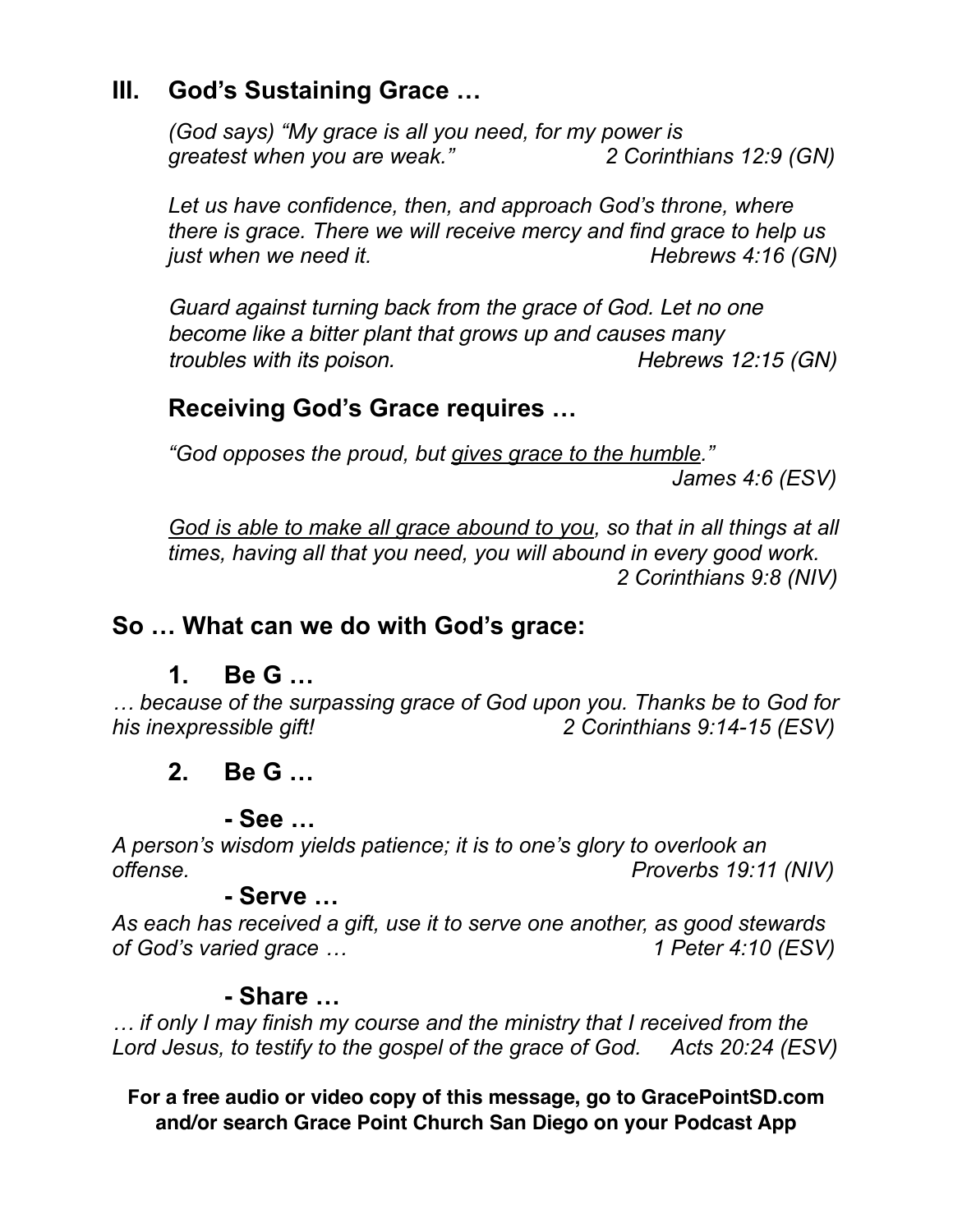# **This Week's GPC Discussion Guide:**

Welcome to the eighth week our 10 week study and discussion based on our current Sunday series at GPC called, "Knowing God Deeper".

Each week we will reflect on one of the names of God found in the Old Testament. Each of these names are windows into an aspect of God's character.

The more we understand God's character, the deeper we can know God personally, increase our trust in Him and experience His peace.

It is our prayer at GPC for our Sundays and small groups to provide the encouragement we all need to support each other as we desire to grow closer to God and build friendships in the coming weeks.

Each week, we will be using the same set of questions as we focus in on the ten different names of God that will be the focus of this series.

## **Getting Started …**

In the last seven days or so, what has encouraged you (big or small) that we can rejoice with you over? … and / or …

What has challenged you, stretched you, possibly brought some discouragement your way (big or small) … that we can offer our support and prayers for each other?

# **Quick Review …**

In this week's description of God, we reflected on how God is gracious and how His grace can impact our lives.

From the passages and insights that were shared on Sunday, was there anything you heard for the first time or that caught your attention, challenged you, encouraged you, or stretched your thinking?